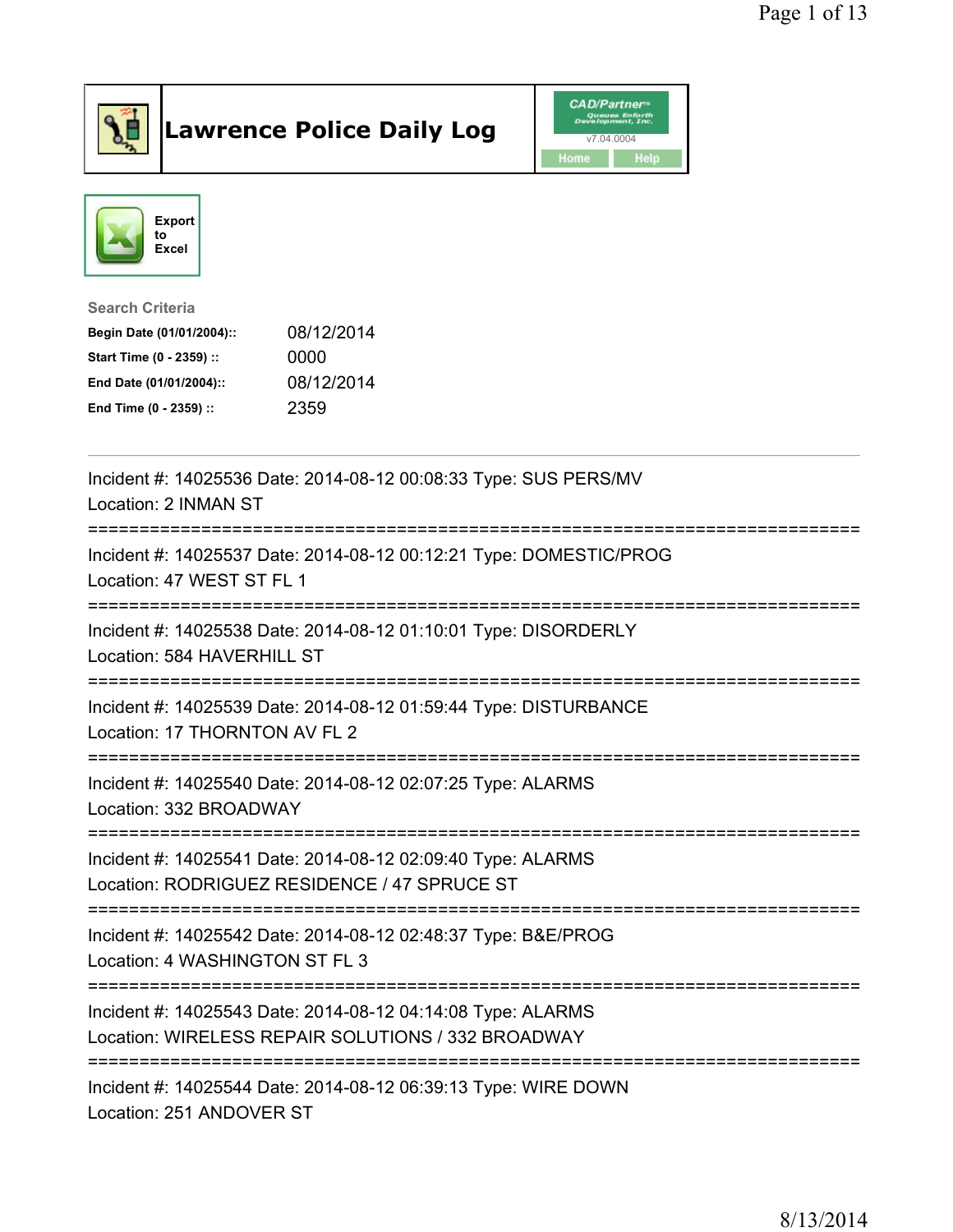| Incident #: 14025545 Date: 2014-08-12 06:40:04 Type: M/V STOP<br>Location: AMES ST & HAVERHILL ST           |
|-------------------------------------------------------------------------------------------------------------|
| Incident #: 14025546 Date: 2014-08-12 06:51:56 Type: M/V STOP<br>Location: 67 NEWTON ST                     |
| Incident #: 14025547 Date: 2014-08-12 06:52:15 Type: ALARMS<br>Location: DOCTORS CENTER / 100 AMESBURY ST   |
| Incident #: 14025548 Date: 2014-08-12 06:54:22 Type: M/V STOP<br>Location: ST MARY CEMETERY / 433 BARKER ST |
| Incident #: 14025549 Date: 2014-08-12 07:06:34 Type: M/V STOP<br>Location: HAMPSHIRE ST & LOWELL ST         |
| Incident #: 14025550 Date: 2014-08-12 07:08:15 Type: M/V STOP<br>Location: MARSTON ST & STORROW ST          |
| Incident #: 14025551 Date: 2014-08-12 07:08:28 Type: ANIMAL COMPL<br>Location: 302 HOWARD ST                |
| Incident #: 14025552 Date: 2014-08-12 07:17:01 Type: M/V STOP<br>Location: 270 CANAL ST                     |
| Incident #: 14025554 Date: 2014-08-12 07:20:47 Type: M/V STOP<br><b>Location: MARSTON ST</b>                |
| Incident #: 14025553 Date: 2014-08-12 07:21:51 Type: M/V STOP<br>Location: 205 BROADWAY                     |
| Incident #: 14025555 Date: 2014-08-12 07:26:58 Type: M/V STOP<br>Location: 196 LAWRENCE ST                  |
| Incident #: 14025556 Date: 2014-08-12 07:30:05 Type: M/V STOP<br>Location: KENNETH ST & S BROADWAY          |
| Incident #: 14025557 Date: 2014-08-12 07:34:37 Type: TOW OF M/V<br>Location: 430 HAMPSHIRE ST               |
| Incident #: 14025558 Date: 2014-08-12 07:38:36 Type: M/V STOP<br>Location: DDOADWIAV 0 LIAVEDLIII I CT      |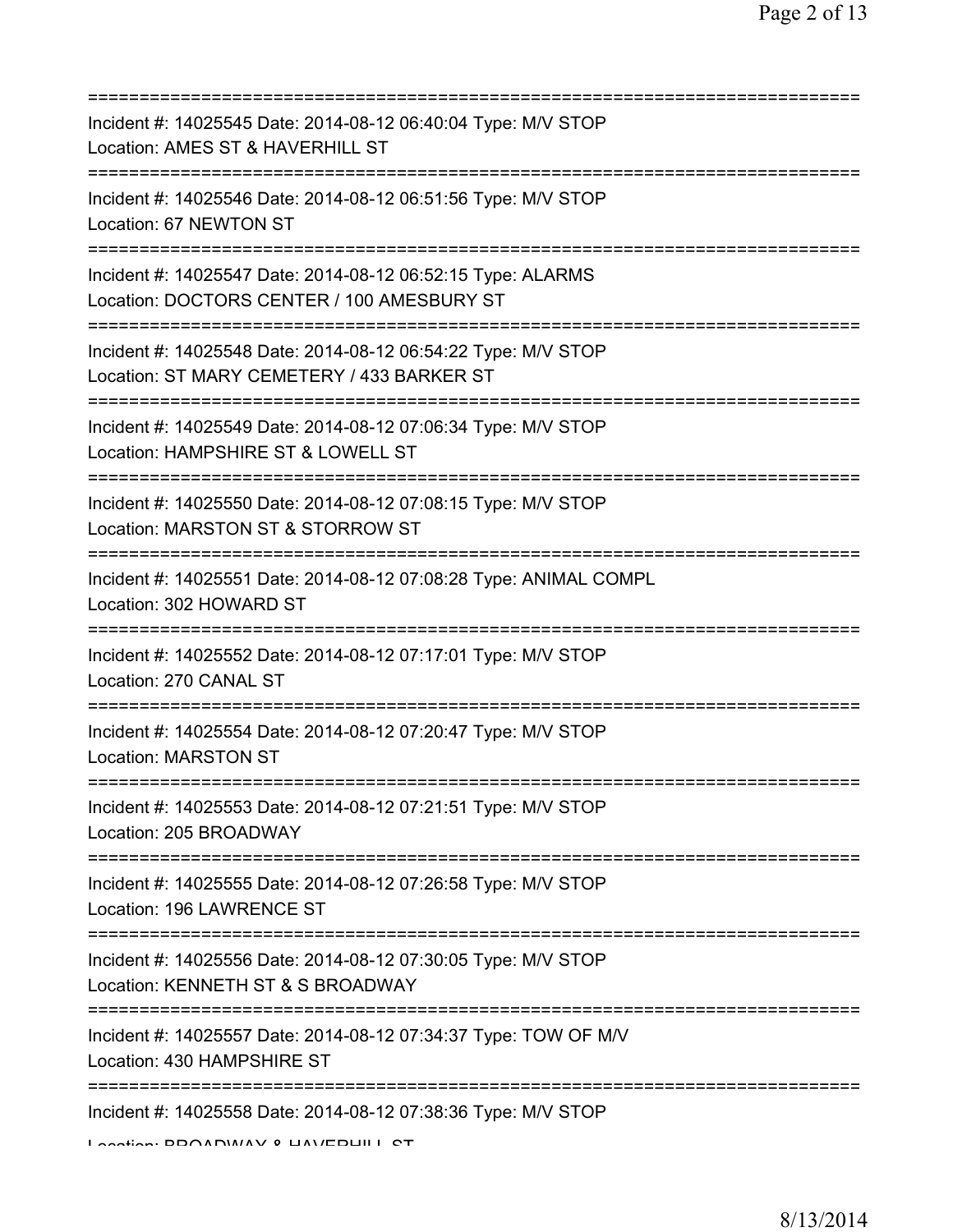| Incident #: 14025559 Date: 2014-08-12 07:40:23 Type: M/V STOP<br>Location: 384 SALEM ST                                                 |
|-----------------------------------------------------------------------------------------------------------------------------------------|
| Incident #: 14025560 Date: 2014-08-12 07:42:03 Type: M/V STOP<br><b>Location: HAMPSHIRE ST</b>                                          |
| Incident #: 14025561 Date: 2014-08-12 08:00:24 Type: M/V STOP<br><b>Location: BARKER ST</b>                                             |
| Incident #: 14025562 Date: 2014-08-12 08:10:04 Type: AUTO ACC/UNK PI<br>Location: 229 ANDOVER ST                                        |
| Incident #: 14025563 Date: 2014-08-12 08:17:14 Type: M/V STOP<br>Location: ACTON ST & BROADWAY<br>===================================== |
| Incident #: 14025564 Date: 2014-08-12 08:23:53 Type: CK WELL BEING<br>Location: 110 CROSS ST<br>===================================     |
| Incident #: 14025565 Date: 2014-08-12 08:27:05 Type: B&E/MV/PAST<br>Location: 6 KNOX ST                                                 |
| Incident #: 14025566 Date: 2014-08-12 08:32:54 Type: MAL DAMAGE<br>Location: 4 STEARNS AV                                               |
| Incident #: 14025567 Date: 2014-08-12 08:35:23 Type: MAL DAMAGE<br>Location: 660 LOWELL ST                                              |
| Incident #: 14025568 Date: 2014-08-12 08:56:06 Type: HIT & RUN M/V<br>Location: 66 BERNARD AV                                           |
| Incident #: 14025569 Date: 2014-08-12 09:11:39 Type: SUS PERS/MV<br>Location: 41 ALDER ST                                               |
| Incident #: 14025570 Date: 2014-08-12 09:33:55 Type: B&E/MV/PROG<br>Location: BROADWAY & WATER ST                                       |
| Incident #: 14025571 Date: 2014-08-12 09:56:49 Type: LOST PROPERTY<br>Location: 178 E HAVERHILL ST                                      |
| Incident #: 14025572 Date: 2014-08-12 10:03:15 Type: M/V STOP                                                                           |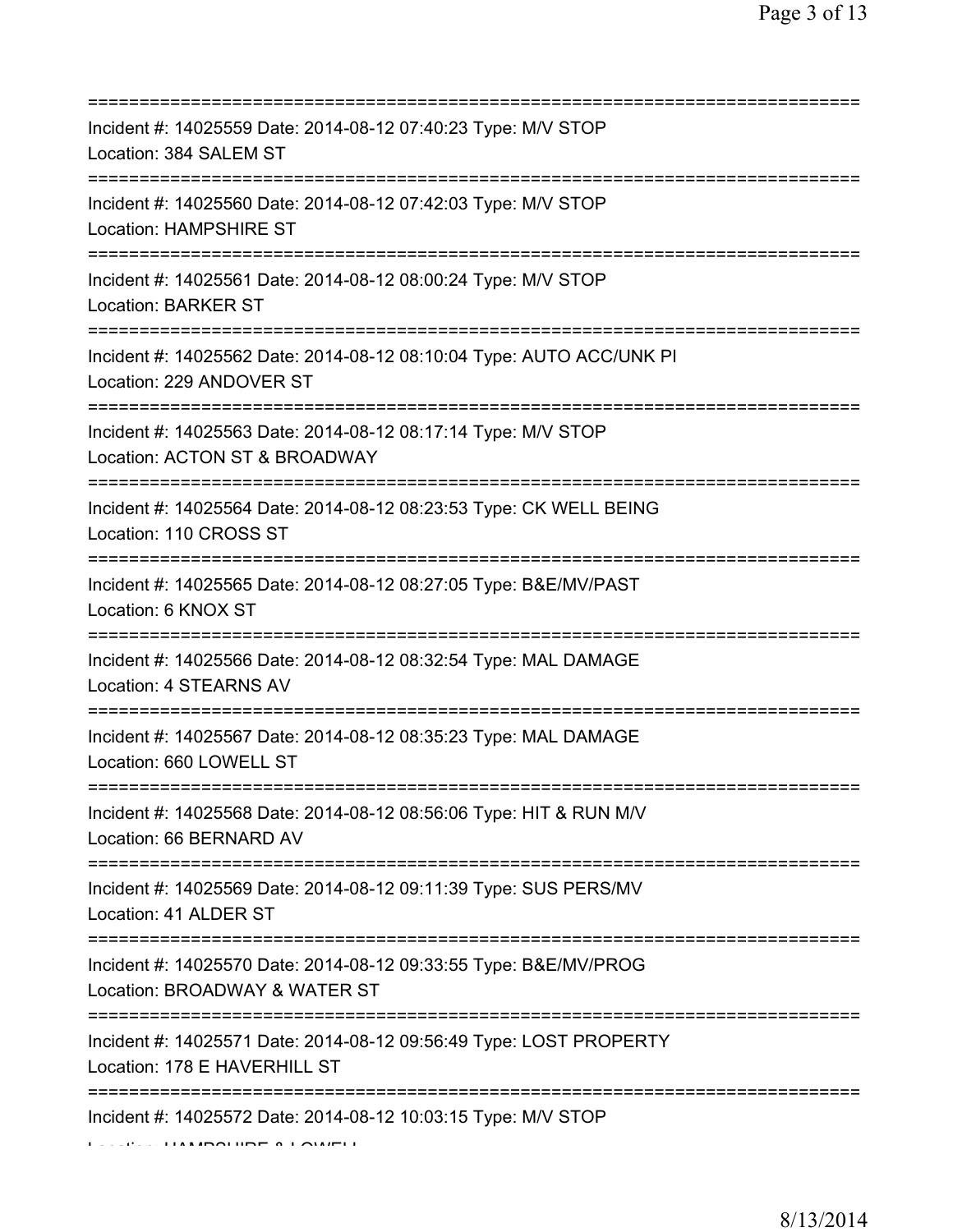=========================================================================== Incident #: 14025573 Date: 2014-08-12 10:05:35 Type: ALARM/BURG Location: DISCOUNT LIQUORS / 103 BROADWAY =========================================================================== Incident #: 14025574 Date: 2014-08-12 10:17:40 Type: UNKNOWN PROB Location: 693 ESSEX ST =========================================================================== Incident #: 14025576 Date: 2014-08-12 10:21:04 Type: LARCENY/MV/PAST Location: 1044 ESSEX ST =========================================================================== Incident #: 14025575 Date: 2014-08-12 10:22:26 Type: M/V STOP Location: 6 AYER RD =========================================================================== Incident #: 14025577 Date: 2014-08-12 10:29:17 Type: MEDIC SUPPORT Location: 355 PARK ST #512 =========================================================================== Incident #: 14025578 Date: 2014-08-12 10:46:54 Type: ALARM/BURG Location: ANASKEVISH RESD / 45 EUTAW ST =========================================================================== Incident #: 14025579 Date: 2014-08-12 10:56:57 Type: TOW OF M/V Location: APPLETON ST & ESSEX ST =========================================================================== Incident #: 14025580 Date: 2014-08-12 10:58:58 Type: TOW OF M/V Location: BROOKFIELD ST & DRACUT ST =========================================================================== Incident #: 14025581 Date: 2014-08-12 10:59:39 Type: AUTO ACC/NO PI Location: COMMONWEALTH DR & MARSTON ST =========================================================================== Incident #: 14025582 Date: 2014-08-12 11:00:27 Type: AUTO ACC/NO PI Location: COMMONWEALTH MOTOR CHEVY / 1 COMMONWEALTH DR =========================================================================== Incident #: 14025583 Date: 2014-08-12 11:07:30 Type: WARRANT SERVE Location: 11 SUMMER ST =========================================================================== Incident #: 14025584 Date: 2014-08-12 11:11:41 Type: ALARM/BURG Location: EL PEZ DORADO / 676 ESSEX ST =========================================================================== Incident #: 14025585 Date: 2014-08-12 11:13:50 Type: TOW OF M/V Location: APPLETON ST & METHUEN ST =========================================================================== Incident #: 14025586 Date: 2014-08-12 11:19:53 Type: HOME INVASION

Location: 186 EMMETT ST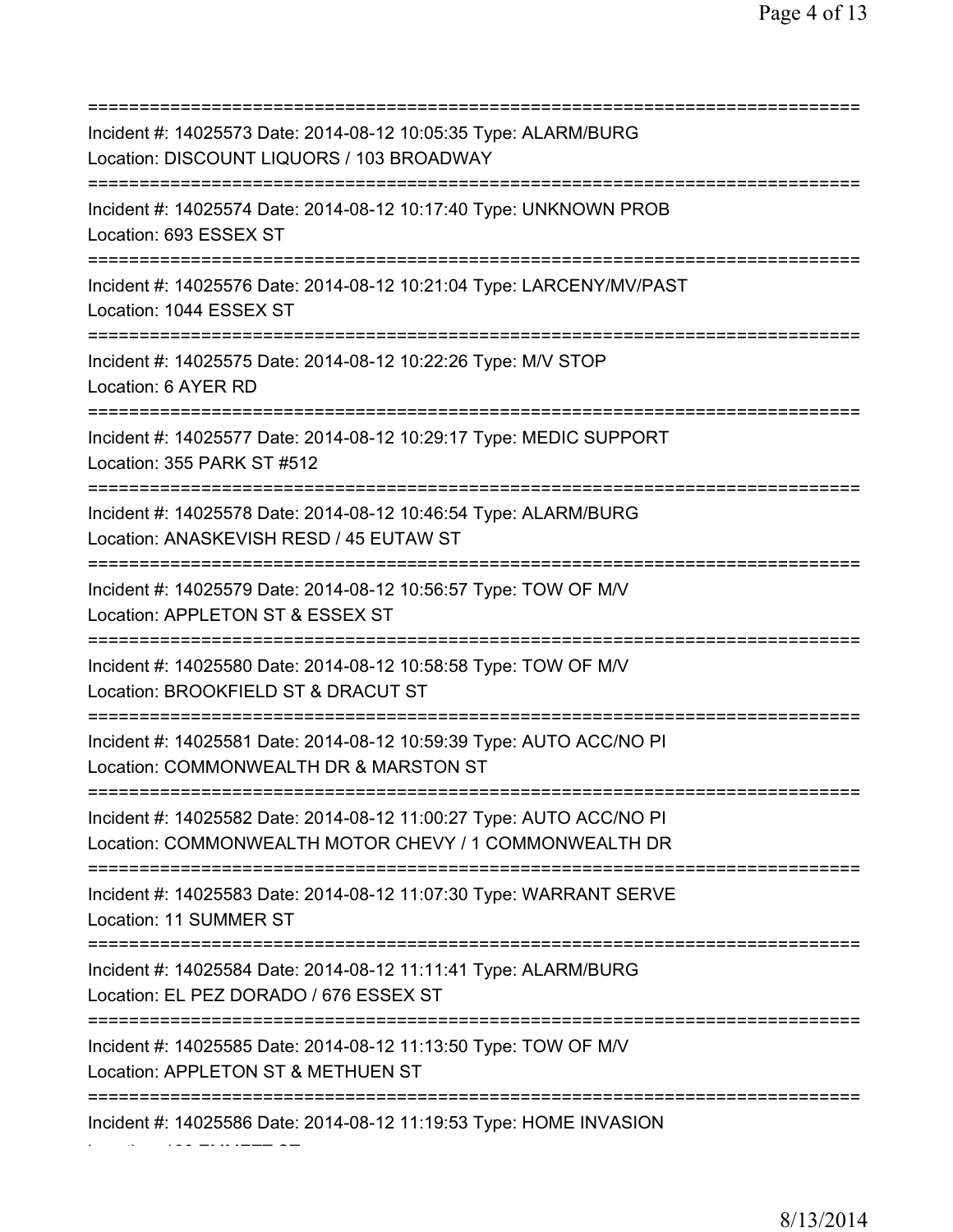| Incident #: 14025587 Date: 2014-08-12 11:35:14 Type: B&E/PAST<br>Location: 118 EASTON ST                                              |
|---------------------------------------------------------------------------------------------------------------------------------------|
| ======================================<br>Incident #: 14025588 Date: 2014-08-12 11:54:13 Type: LARCENY/PAST<br>Location: 65 BROOK ST  |
| Incident #: 14025589 Date: 2014-08-12 12:18:09 Type: SUS PERS/MV<br>Location: 1 1/2 CAULKINS CT<br>========================           |
| Incident #: 14025590 Date: 2014-08-12 12:21:22 Type: TOW OF M/V<br>Location: BOXFORD & WINTHROP AVE                                   |
| Incident #: 14025591 Date: 2014-08-12 12:25:27 Type: M/V STOP<br>Location: S BROADWAY & WAERE                                         |
| Incident #: 14025593 Date: 2014-08-12 12:30:12 Type: LARCENY/MV/ATTE<br>Location: 44 THORNDIKE ST<br>================================ |
| Incident #: 14025592 Date: 2014-08-12 12:32:03 Type: M/V STOP<br>Location: S BROADWAY & WAERE                                         |
| Incident #: 14025594 Date: 2014-08-12 12:32:50 Type: M/V STOP<br>Location: 174 ARLINGTON ST                                           |
| Incident #: 14025595 Date: 2014-08-12 12:34:52 Type: ASSIST FIRE<br>Location: 94 BRADFORD ST                                          |
| Incident #: 14025596 Date: 2014-08-12 12:36:07 Type: DOMESTIC/PROG<br>Location: 393 CHESTNUT ST #125                                  |
| Incident #: 14025597 Date: 2014-08-12 12:41:53 Type: DOMESTIC/PAST<br>Location: 245 BROADWAY #21                                      |
| Incident #: 14025598 Date: 2014-08-12 12:56:41 Type: M/V STOP<br>Location: BROADWAY & ESSEX ST<br>===============================     |
| Incident #: 14025599 Date: 2014-08-12 13:05:24 Type: INVEST CONT<br>Location: 112 MARSTON ST #105                                     |
| Incident #: 14025600 Date: 2014-08-12 13:14:59 Type: M/V STOP                                                                         |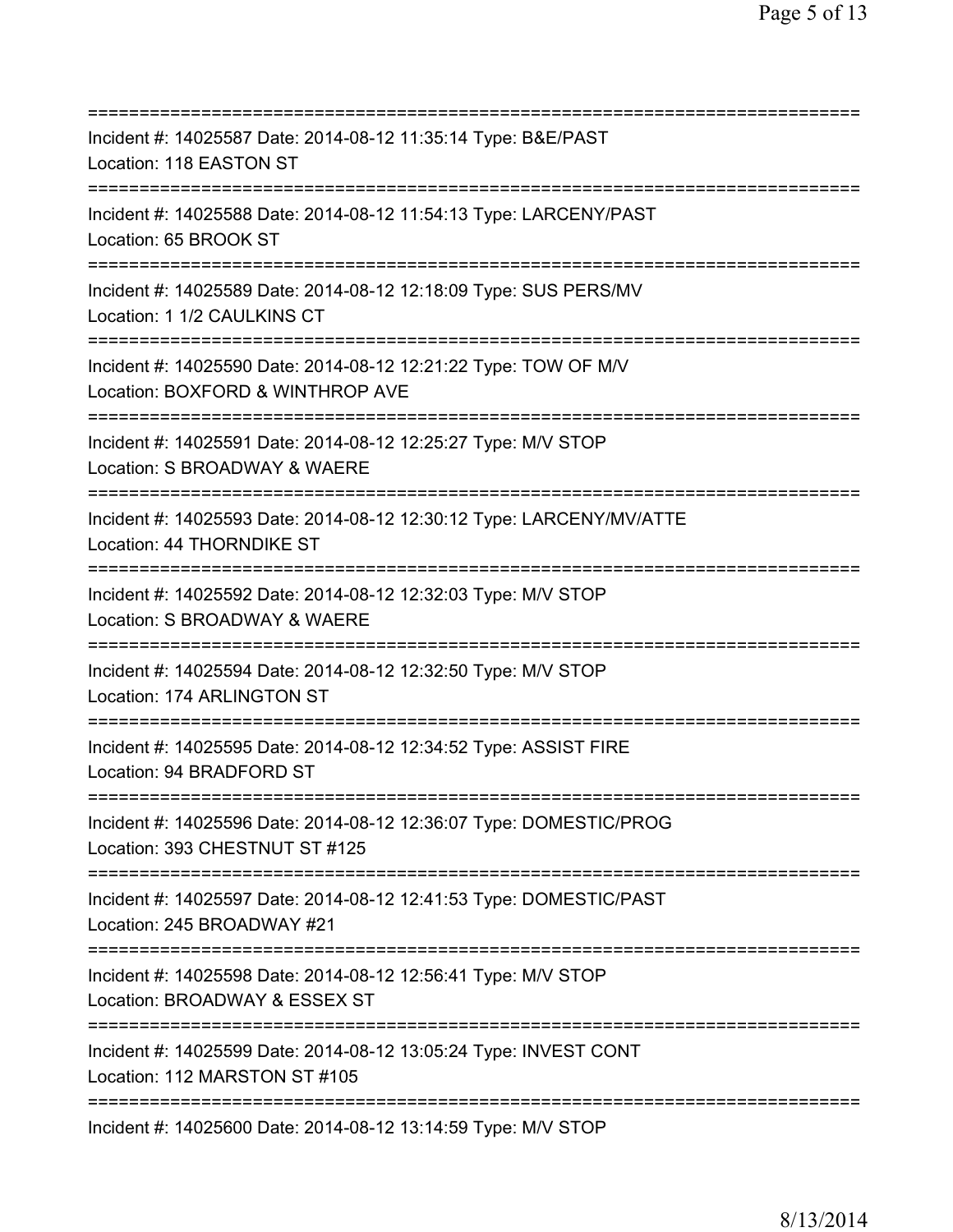=========================================================================== Incident #: 14025601 Date: 2014-08-12 13:16:31 Type: LARCENY/MV/PAST Location: 279 ERVING AV =========================================================================== Incident #: 14025602 Date: 2014-08-12 13:27:59 Type: FIGHT Location: MARKET / 700 ESSEX ST =========================================================================== Incident #: 14025603 Date: 2014-08-12 13:49:14 Type: 209A/VIOLATION Location: 48 SYLVESTER ST =========================================================================== Incident #: 14025604 Date: 2014-08-12 13:51:25 Type: MAN DOWN Location: BROADWAY & FALLS BRIDGE =========================================================================== Incident #: 14025605 Date: 2014-08-12 13:53:15 Type: SUS PERS/MV Location: BELMONT ST & DURANT ST =========================================================================== Incident #: 14025606 Date: 2014-08-12 13:53:35 Type: WARRANT SERVE Location: 32 LAWRENCE ST =========================================================================== Incident #: 14025607 Date: 2014-08-12 14:02:27 Type: LARCENY/PAST Location: 1 GENERAL ST =========================================================================== Incident #: 14025608 Date: 2014-08-12 14:05:42 Type: DRUG VIO Location: LAWRENCE ST & MAPLE ST =========================================================================== Incident #: 14025609 Date: 2014-08-12 14:12:13 Type: MEDIC SUPPORT Location: 19 SHORT ST =========================================================================== Incident #: 14025610 Date: 2014-08-12 14:18:16 Type: CK WELL BEING Location: 26 CHESTER ST =========================================================================== Incident #: 14025611 Date: 2014-08-12 14:23:02 Type: SUS PERS/MV Location: N PARISH RD & OSGOOD ST =========================================================================== Incident #: 14025612 Date: 2014-08-12 14:39:53 Type: SUS PERS/MV Location: PENTUCKETT MEDICAL / 500 MERRIMACK ST =========================================================================== Incident #: 14025613 Date: 2014-08-12 14:51:09 Type: SUS PERS/MV Location: BROADWAY & ESSEX ST =========================================================================== Incident #: 14025614 Date: 2014-08-12 14:53:26 Type: TOW OF M/V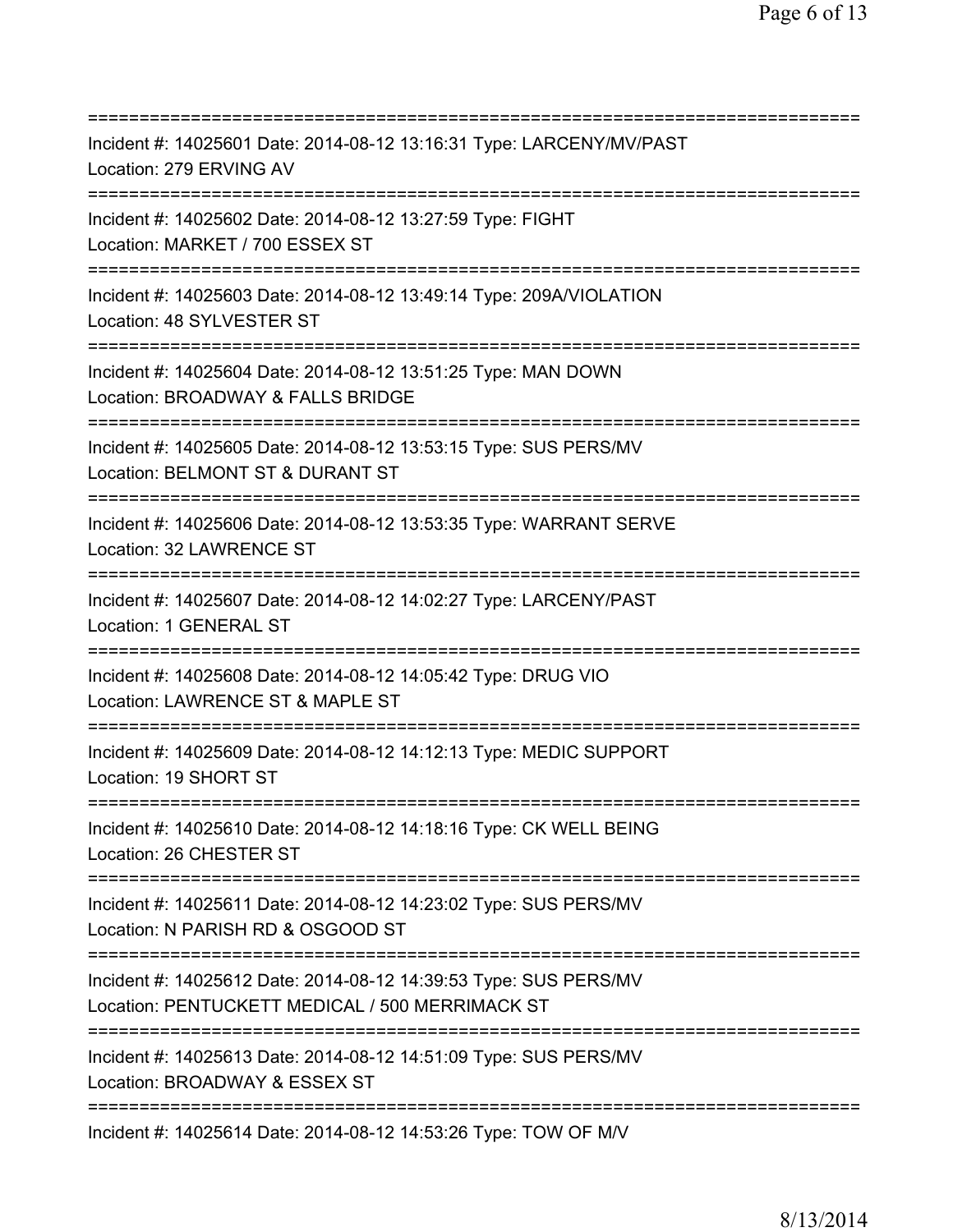Location: 328 JACKSON ST

| Incident #: 14025615 Date: 2014-08-12 14:58:26 Type: LARCENY/PAST<br>Location: EXPRESS CARE PENTUCKET MEDICAL / 360 MERRIMACK ST                                              |
|-------------------------------------------------------------------------------------------------------------------------------------------------------------------------------|
| Incident #: 14025616 Date: 2014-08-12 15:03:23 Type: ALARM/BURG<br>Location: CASTILLO RESD / 4 FERGUSON ST<br>:============================<br>:============================= |
| Incident #: 14025617 Date: 2014-08-12 15:06:43 Type: VIO 209A<br>Location: 73 WINTHROP AV                                                                                     |
| Incident #: 14025618 Date: 2014-08-12 15:16:14 Type: AUTO ACC/NO PI<br>Location: MT VERNON ST & S BROADWAY<br>--------------------------------                                |
| Incident #: 14025620 Date: 2014-08-12 15:23:14 Type: M/V STOP<br>Location: DRACUT ST & S BROADWAY                                                                             |
| Incident #: 14025619 Date: 2014-08-12 15:23:22 Type: RECOV/STOL/MV<br>Location: 145 FRANKLIN ST                                                                               |
| Incident #: 14025621 Date: 2014-08-12 15:26:51 Type: SUS PERS/MV<br>Location: KELLYS FURNITURE / 468 N CANAL ST                                                               |
| Incident #: 14025622 Date: 2014-08-12 15:32:15 Type: RECOV/STOL/MV<br>Location: HIGH ST & WATER TANK                                                                          |
| Incident #: 14025623 Date: 2014-08-12 15:33:46 Type: DRUG VIO<br>Location: PLEASANT ST & SPRING ST                                                                            |
| Incident #: 14025624 Date: 2014-08-12 15:42:57 Type: DRUG VIO<br>Location: WOODLAND ST                                                                                        |
| Incident #: 14025625 Date: 2014-08-12 15:45:52 Type: SUS PERS/MV<br>Location: BRADFORD ST & BROADWAY                                                                          |
| Incident #: 14025626 Date: 2014-08-12 15:46:56 Type: AUTO ACC/PED<br>Location: 25 BUTLER ST                                                                                   |
| Incident #: 14025627 Date: 2014-08-12 16:08:47 Type: DISTURBANCE<br>Location: 21 E HAVERHILL ST                                                                               |
| Incident # 4 100EC00 Data: 0011 00 10 12:10:1E Tune: TDECDACCINIO                                                                                                             |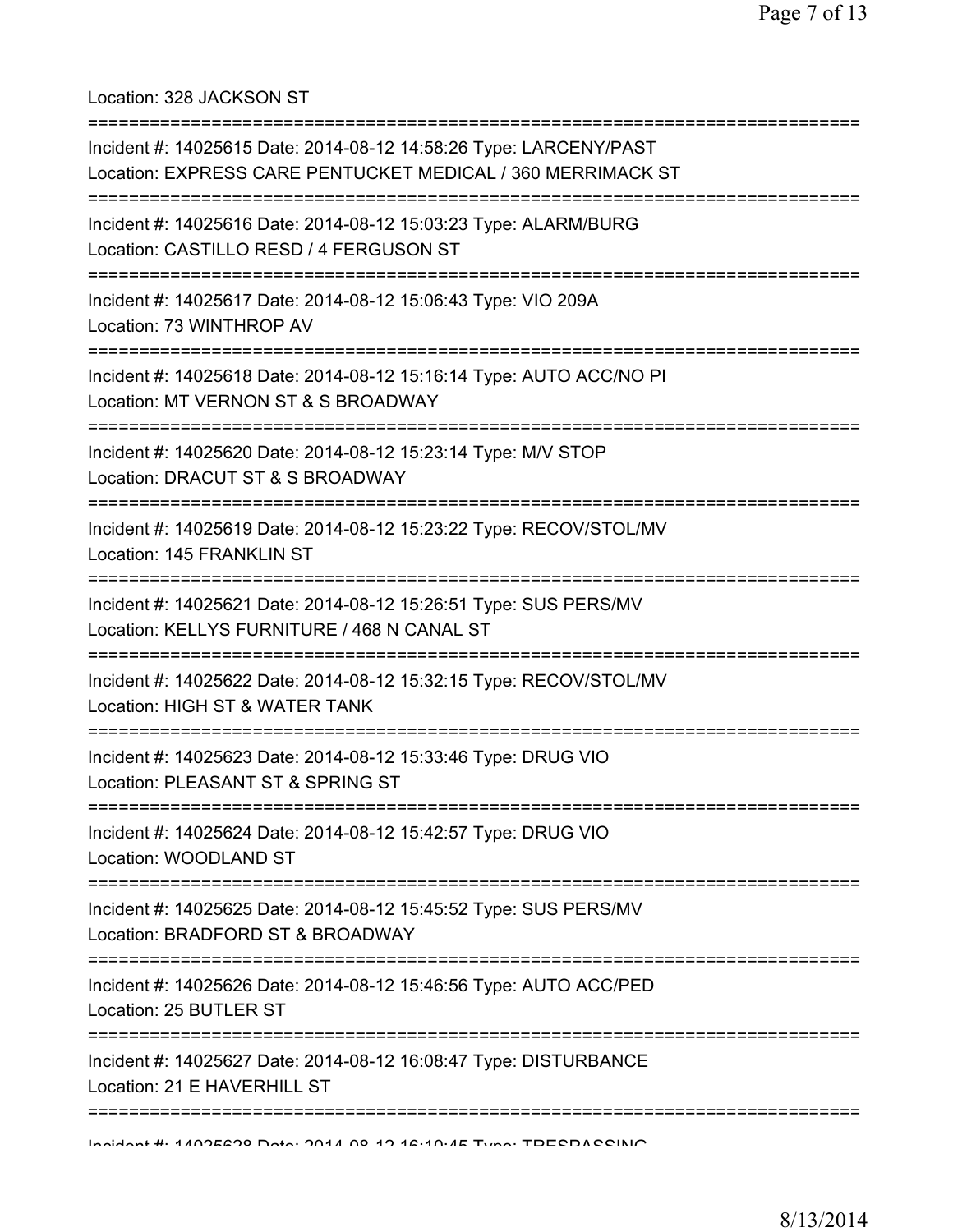| Location: MCDONALDS / 50 BROADWAY<br>====================================                                       |
|-----------------------------------------------------------------------------------------------------------------|
| Incident #: 14025629 Date: 2014-08-12 16:11:34 Type: TOW OF M/V<br>Location: MASON ST & WATER ST                |
| Incident #: 14025630 Date: 2014-08-12 16:16:55 Type: ASSIST FIRE<br>Location: AMESBURY ST & CANAL ST            |
| Incident #: 14025631 Date: 2014-08-12 16:25:43 Type: MISSING PERS<br>Location: 26 PARK ST                       |
| Incident #: 14025632 Date: 2014-08-12 16:34:00 Type: B&E/PAST<br>Location: 361 BROADWAY FL 3RD FL               |
| Incident #: 14025633 Date: 2014-08-12 16:50:56 Type: DISTURBANCE<br>Location: FLEAMARKET / 468 N CANAL ST       |
| Incident #: 14025634 Date: 2014-08-12 16:52:46 Type: MISSING PERS<br>Location: 18 BELLEVUE ST                   |
| Incident #: 14025635 Date: 2014-08-12 16:53:18 Type: SUICIDE ATTEMPT<br>Location: 381 CHESTNUT ST #APT109       |
| Incident #: 14025636 Date: 2014-08-12 17:12:03 Type: GUN CALL<br>Location: 361 BROADWAY FL 3                    |
| Incident #: 14025637 Date: 2014-08-12 17:13:18 Type: DISORDERLY<br>Location: 136 HIGH ST                        |
| Incident #: 14025638 Date: 2014-08-12 17:13:33 Type: WARRANT SERVE<br>Location: 93 SUNSET AV                    |
| Incident #: 14025639 Date: 2014-08-12 17:15:23 Type: B&E/PAST<br>Location: ESSEX ST & HAMPSHIRE ST              |
| ===========<br>Incident #: 14025640 Date: 2014-08-12 17:41:57 Type: M/V STOP<br>Location: LAWRENCE ST & PARK ST |
| Incident #: 14025641 Date: 2014-08-12 17:50:03 Type: RECOV/STOL/MV<br>Location: 64 BUSWELL ST                   |
|                                                                                                                 |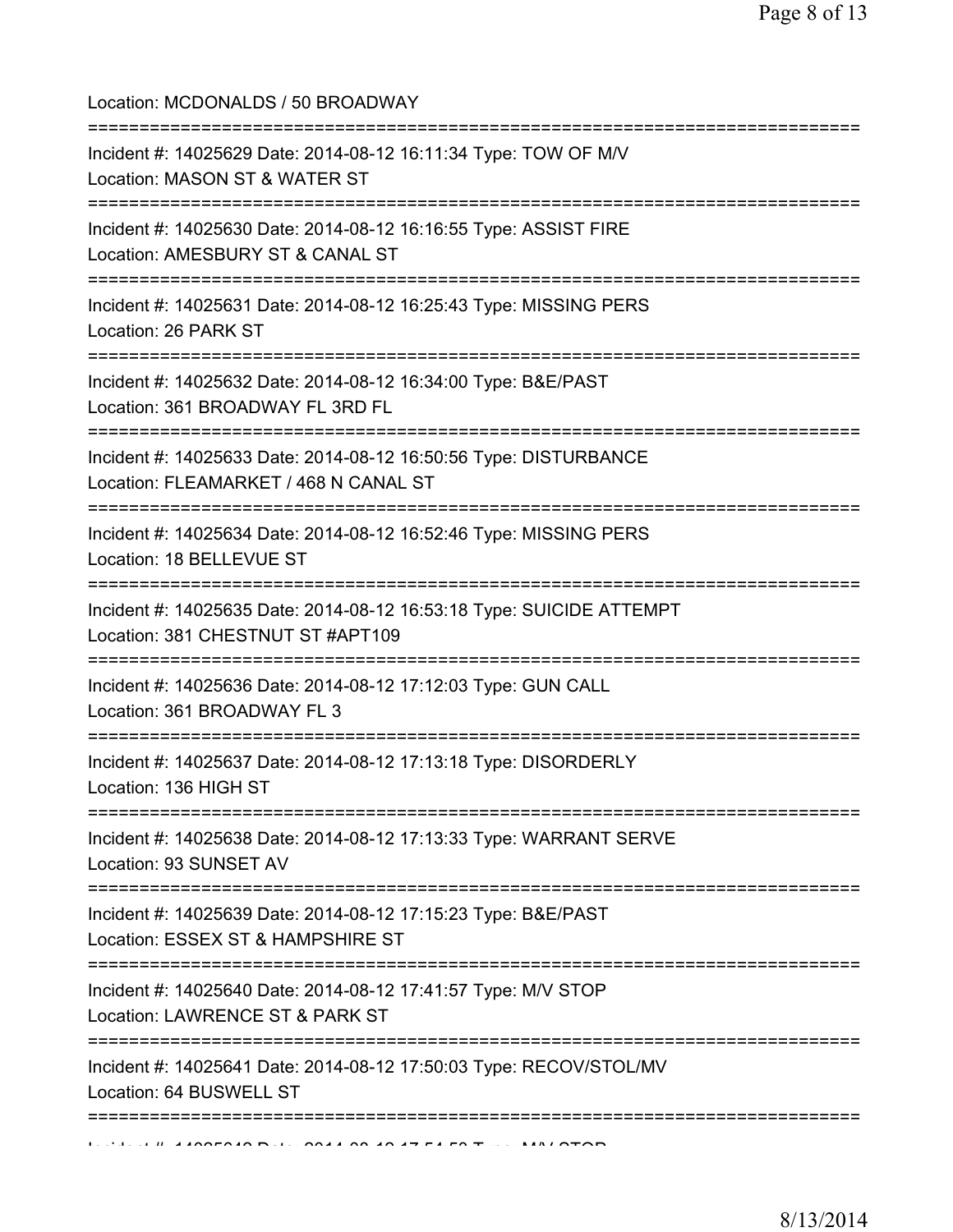Location: 160 PARKER ST

| Incident #: 14025643 Date: 2014-08-12 17:57:43 Type: M/V STOP<br>Location: BOXFORD ST & WINTHROP AV                                      |
|------------------------------------------------------------------------------------------------------------------------------------------|
| Incident #: 14025644 Date: 2014-08-12 18:00:51 Type: M/V STOP<br>Location: BOXFORD ST & WINTHROP AV<br>================================= |
| Incident #: 14025645 Date: 2014-08-12 18:03:47 Type: M/V STOP<br><b>Location: HANCOCK ST</b>                                             |
| Incident #: 14025646 Date: 2014-08-12 18:06:51 Type: M/V STOP<br>Location: GRAFTON ST & WINTHROP AV                                      |
| Incident #: 14025647 Date: 2014-08-12 18:10:14 Type: DOMESTIC/PROG<br>Location: 469 HIGH ST                                              |
| Incident #: 14025648 Date: 2014-08-12 18:13:07 Type: KEEP PEACE<br>Location: 14 FARLEY ST                                                |
| Incident #: 14025649 Date: 2014-08-12 18:15:36 Type: ALARM/BURG<br>Location: 100 GLENN ST                                                |
| Incident #: 14025650 Date: 2014-08-12 18:23:47 Type: DISTURBANCE<br>Location: 221 PARK ST                                                |
| Incident #: 14025651 Date: 2014-08-12 18:23:52 Type: M/V STOP<br>Location: BOXFORD ST & S UNION ST                                       |
| Incident #: 14025652 Date: 2014-08-12 18:31:07 Type: M/V STOP<br>Location: 107 MARGIN ST                                                 |
| Incident #: 14025653 Date: 2014-08-12 18:33:58 Type: M/V STOP<br>Location: BAILEY ST & PARKER ST                                         |
| Incident #: 14025654 Date: 2014-08-12 18:34:47 Type: UNWANTEDGUEST<br>Location: 62 NEWBURY ST FL 3                                       |
| Incident #: 14025655 Date: 2014-08-12 18:35:44 Type: SUS PERS/MV<br>Location: WENDYS / 55 HAMPSHIRE ST                                   |
|                                                                                                                                          |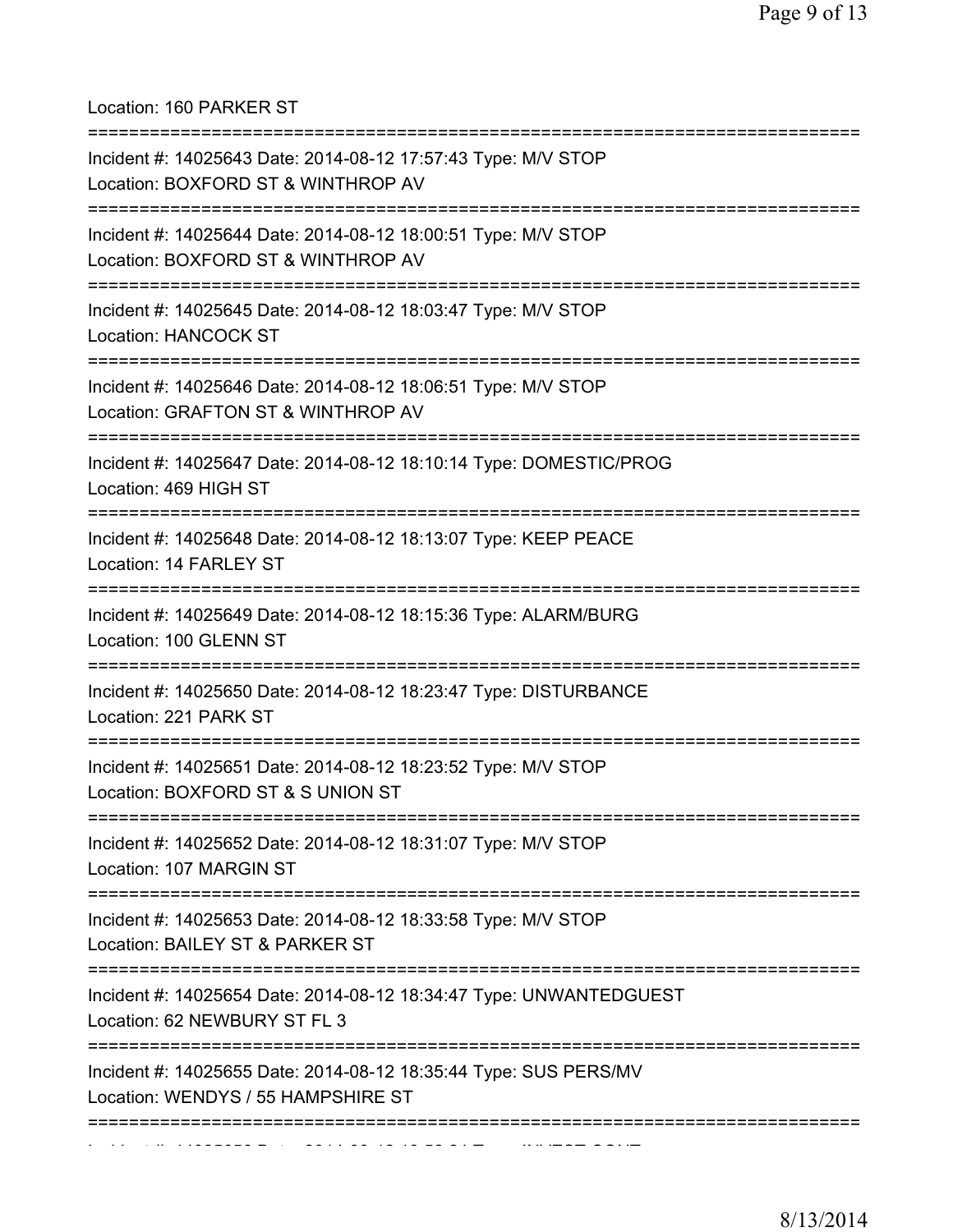Location: 16 SHERIDAN ST

| Incident #: 14025657 Date: 2014-08-12 19:00:30 Type: M/V STOP<br>Location: AMHERST ST & DAVIS ST                                 |
|----------------------------------------------------------------------------------------------------------------------------------|
| Incident #: 14025658 Date: 2014-08-12 19:07:00 Type: M/V STOP<br>Location: ANDOVER ST & PARKER ST                                |
| Incident #: 14025659 Date: 2014-08-12 19:14:54 Type: M/V STOP<br>Location: ANDOVER ST & PARKER ST                                |
| Incident #: 14025660 Date: 2014-08-12 19:24:21 Type: M/V STOP<br><b>Location: MARKET ST</b>                                      |
| Incident #: 14025661 Date: 2014-08-12 19:30:13 Type: LARCENY/PAST<br>Location: 328 LAWRENCE ST                                   |
| Incident #: 14025662 Date: 2014-08-12 19:37:37 Type: M/V STOP<br>Location: ANDOVER ST & S UNION ST                               |
| Incident #: 14025663 Date: 2014-08-12 19:38:35 Type: NOISE ORD<br>Location: 24 SMITH ST<br>==================                    |
| Incident #: 14025664 Date: 2014-08-12 19:40:49 Type: SUS PERS/MV<br>Location: 33 BODWELL ST                                      |
| Incident #: 14025665 Date: 2014-08-12 20:13:23 Type: LARCENY/PAST<br>Location: 142 MARGIN ST                                     |
| Incident #: 14025666 Date: 2014-08-12 20:21:23 Type: DISORDERLY<br>Location: NEW BALANCE ATHLETIC SHOE CORP / 5 S UNION ST       |
| Incident #: 14025667 Date: 2014-08-12 20:25:58 Type: KEEP PEACE<br>Location: 14 FARLEY ST<br>:================================== |
| Incident #: 14025668 Date: 2014-08-12 20:35:08 Type: ALARM/BURG<br>Location: PARTHUM SCHOOL / 255 E HAVERHILL ST                 |
| Incident #: 14025669 Date: 2014-08-12 20:43:04 Type: M/V STOP<br>Location: BROADWAY & LOWELL ST                                  |
| :=============                                                                                                                   |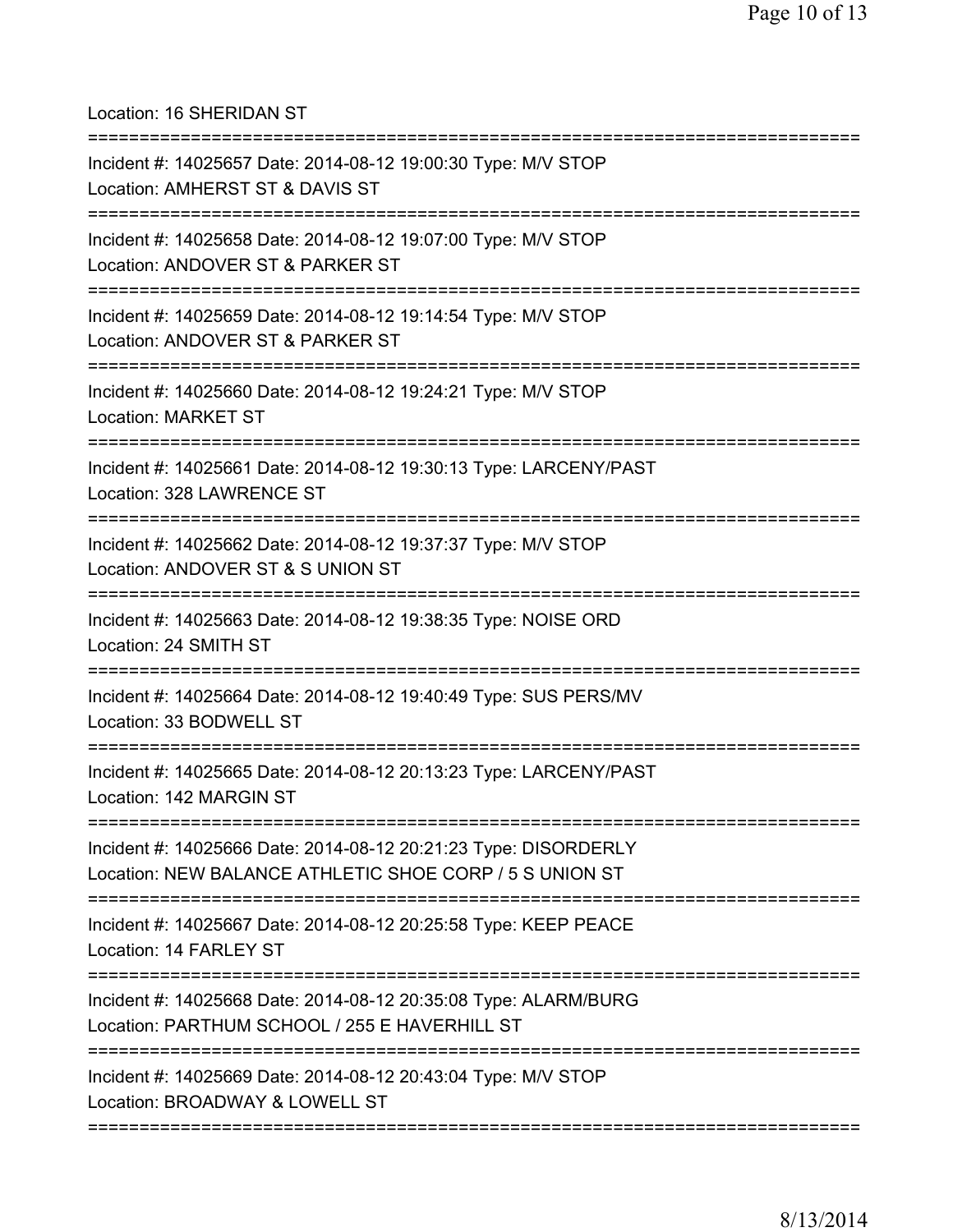Location: 67 SPRINGFIELD ST =========================================================================== Incident #: 14025670 Date: 2014-08-12 20:44:59 Type: M/V STOP Location: AMESBURY ST & LEBANON ST =========================================================================== Incident #: 14025671 Date: 2014-08-12 20:47:37 Type: MAL DAMAGE Location: 59 E HAVERHILL ST =========================================================================== Incident #: 14025673 Date: 2014-08-12 20:49:35 Type: DISTURBANCE Location: 550 BROADWAY #303 =========================================================================== Incident #: 14025674 Date: 2014-08-12 20:50:27 Type: M/V STOP Location: ANDOVER ST & CARLETON ST =========================================================================== Incident #: 14025675 Date: 2014-08-12 20:58:39 Type: HIT & RUN M/V Location: JACKSON AND COMMON =========================================================================== Incident #: 14025676 Date: 2014-08-12 21:09:18 Type: M/V STOP Location: MARKET ST & S UNION ST =========================================================================== Incident #: 14025677 Date: 2014-08-12 21:11:08 Type: M/V STOP Location: CANAL ST & MARSTON ST =========================================================================== Incident #: 14025678 Date: 2014-08-12 21:18:29 Type: M/V STOP Location: HAFFNERS CAR WASH / 191 PARKER =========================================================================== Incident #: 14025679 Date: 2014-08-12 21:23:18 Type: M/V STOP Location: PARKER ST & SALEM ST =========================================================================== Incident #: 14025680 Date: 2014-08-12 21:28:41 Type: ASSSIT OTHER PD Location: 381 CHESTNUT ST =========================================================================== Incident #: 14025681 Date: 2014-08-12 21:31:12 Type: M/V STOP Location: ABBOTT ST & PARKER ST =========================================================================== Incident #: 14025682 Date: 2014-08-12 21:36:56 Type: M/V STOP Location: 90 FARNHAM ST =========================================================================== Incident #: 14025684 Date: 2014-08-12 21:41:55 Type: M/V STOP Location: BOXFORD ST & S UNION ST ===========================================================================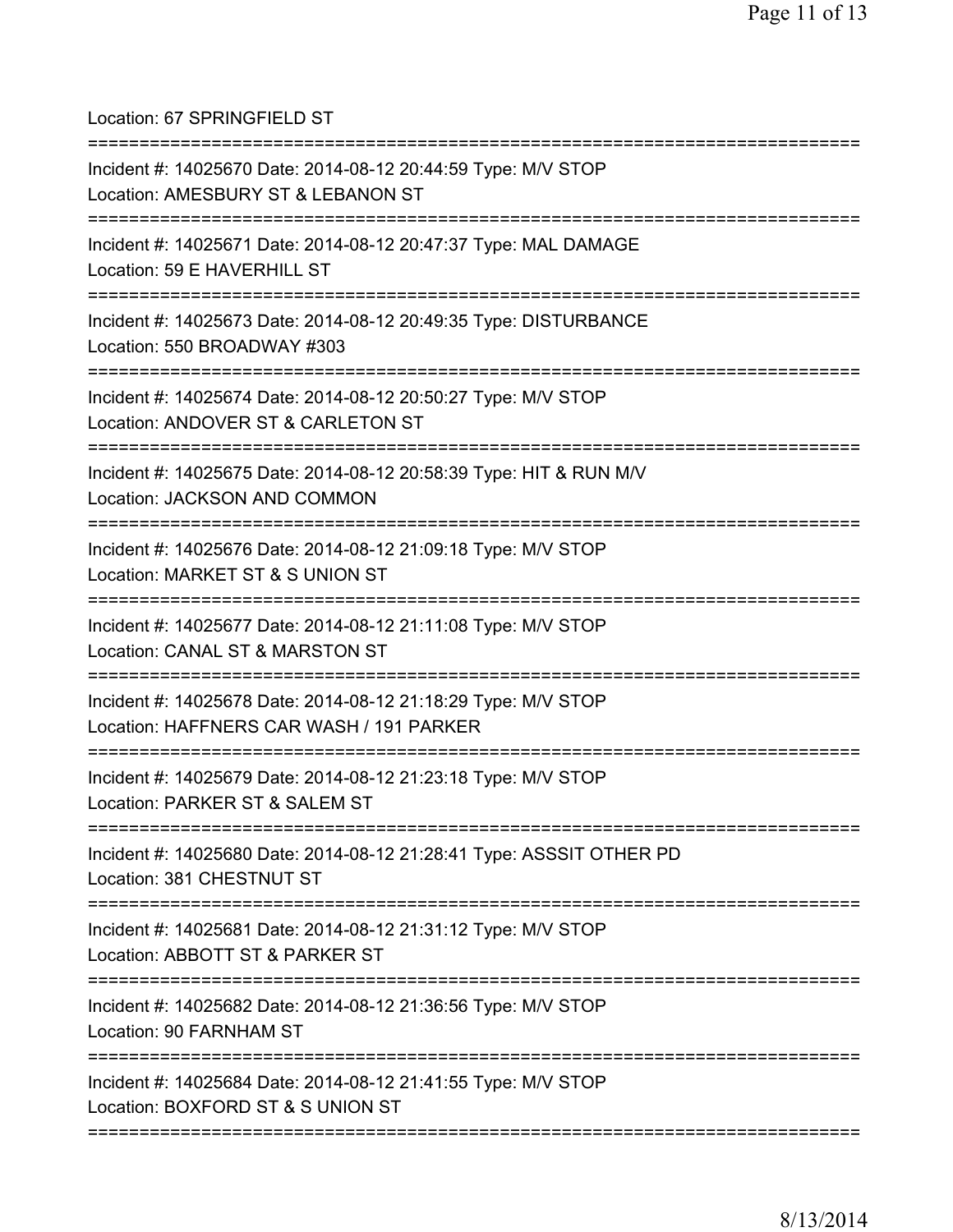| Incident #: 14025683 Date: 2014-08-12 21:41:55 Type: NOISE ORD<br>Location: 262 HAMPSHIRE ST                    |
|-----------------------------------------------------------------------------------------------------------------|
| Incident #: 14025685 Date: 2014-08-12 21:45:12 Type: INVEST CONT<br>Location: 10 CARVER ST                      |
| Incident #: 14025686 Date: 2014-08-12 21:49:22 Type: M/V STOP<br>Location: MARKET ST & S UNION ST               |
| Incident #: 14025687 Date: 2014-08-12 21:50:07 Type: LARCENY/PAST<br>Location: WALK IN WALK IN / 52 MYRTLE ST   |
| Incident #: 14025688 Date: 2014-08-12 21:57:32 Type: M/V STOP<br>Location: ANDOVER ST & FRONT ST                |
| Incident #: 14025689 Date: 2014-08-12 21:59:28 Type: M/V STOP<br>Location: ANDOVER ST & PARKER ST               |
| Incident #: 14025690 Date: 2014-08-12 22:04:49 Type: M/V STOP<br>Location: BUNKERHILL ST & PARK ST              |
| Incident #: 14025691 Date: 2014-08-12 22:05:06 Type: DISTURBANCE<br>Location: CARVER ST & SHATTUCK ST           |
| Incident #: 14025692 Date: 2014-08-12 22:19:30 Type: M/V STOP<br>Location: ANDOVER ST & PARKER ST               |
| Incident #: 14025693 Date: 2014-08-12 22:47:42 Type: SUS PERS/MV<br>Location: 31 JACKSON ST #1B                 |
| Incident #: 14025694 Date: 2014-08-12 22:54:49 Type: UNWANTEDGUEST<br>Location: 17 SAVOIE AV                    |
| Incident #: 14025695 Date: 2014-08-12 23:19:13 Type: ANIMAL COMPL<br>Location: 102 MARKET ST                    |
| Incident #: 14025696 Date: 2014-08-12 23:40:47 Type: M/V STOP<br>Location: HAMPSHIRE ST & LOWELL ST             |
| Incident #: 14025697 Date: 2014-08-12 23:45:38 Type: CK WELL BEING<br>Location: LAWTONS HOT DOGS / 606 CANAL ST |

===========================================================================